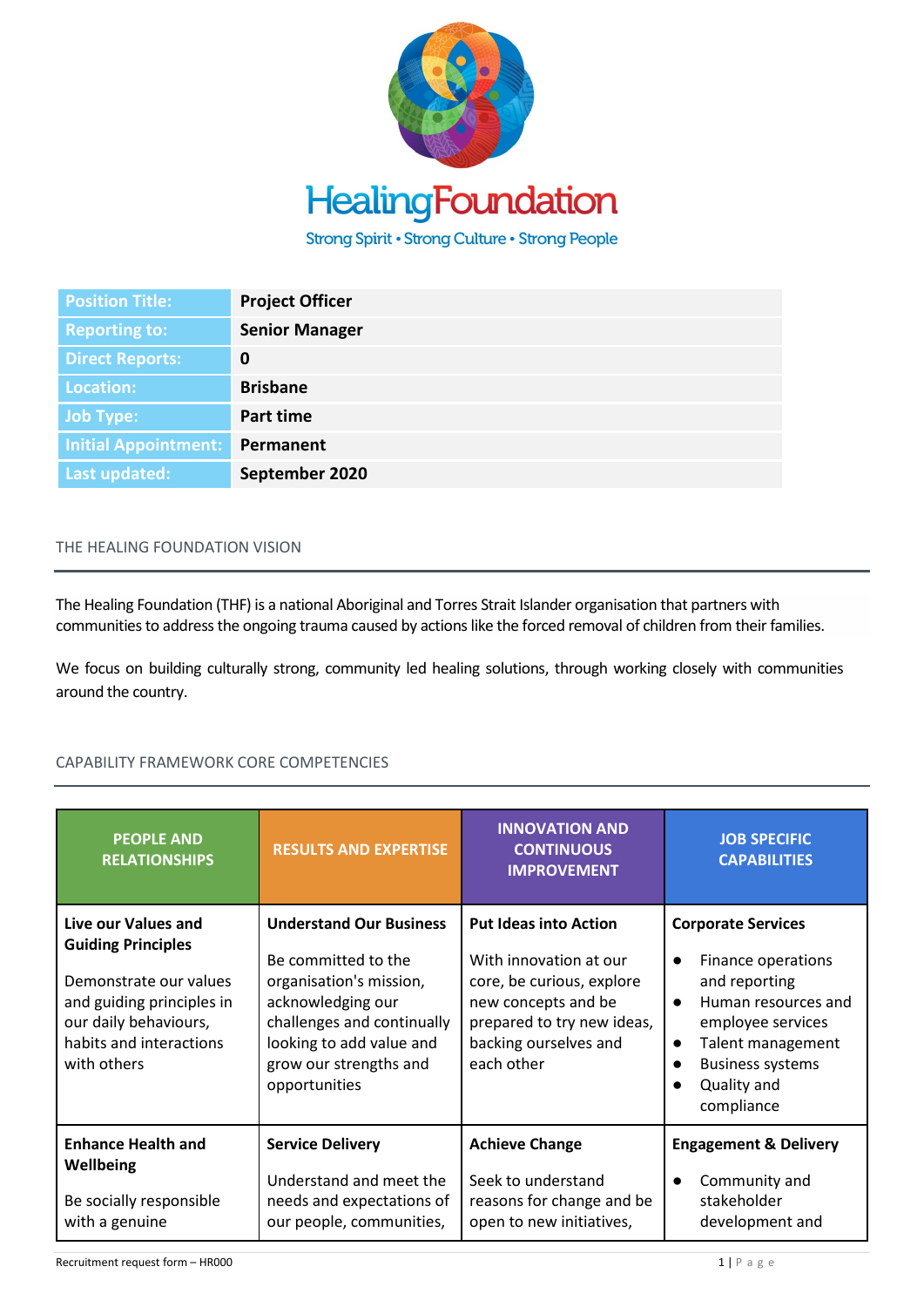| commitment to an<br>environment where<br>people are safe and can<br>enhance their physical,<br>mental and emotional<br>wellbeing                                                                       | suppliers and other key<br>stakeholders and<br>colleagues                                                             | providing constructive<br>feedback and embracing<br>change with resilience            | relationships<br>Healing, trauma and<br>$\bullet$<br>culture<br>Program and contract<br>$\bullet$<br>development, delivery<br>and evaluation<br>Mentoring and<br>$\bullet$<br>advocacy                                  |
|--------------------------------------------------------------------------------------------------------------------------------------------------------------------------------------------------------|-----------------------------------------------------------------------------------------------------------------------|---------------------------------------------------------------------------------------|-------------------------------------------------------------------------------------------------------------------------------------------------------------------------------------------------------------------------|
| <b>Grow Cultural Awareness</b><br>and Connection                                                                                                                                                       | <b>Be Accountable and</b><br><b>Outcome Focused</b>                                                                   | <b>Grow and Share</b><br>Knowledge                                                    | <b>Public Affairs &amp;</b><br><b>Communications</b>                                                                                                                                                                    |
| Appreciate and respect<br>the significance that<br><b>Aboriginal and Torres</b><br>Strait Islander people<br>place on their culture,<br>family and country, and<br>how these elements are<br>connected | Accept responsibility for<br>role, make prompt<br>informed decisions and<br>take focused action to<br>achieve results | Incorporate learning,<br>knowledge capture and<br>sharing into your work<br>routinely | Media,<br>$\bullet$<br>communications and<br>stakeholder relations<br>Branding and<br>$\bullet$<br>positioning<br>Event planning and<br>management<br>Internal<br>$\bullet$<br>communications<br>Style guide and design |
| <b>Proactively Engage and</b><br>Communicate                                                                                                                                                           |                                                                                                                       |                                                                                       | <b>Strategy</b>                                                                                                                                                                                                         |
| <b>Build and maintain</b><br>relationships with<br>respectful and honest<br>communication, that<br>facilitates mutual benefits<br>and outcomes                                                         |                                                                                                                       |                                                                                       | <b>National Strategy</b><br>$\bullet$<br>evaluation, advice and<br>submissions<br>New business and<br>$\bullet$<br>partnership<br>opportunities<br>Research and thought<br>$\bullet$<br>leadership                      |
|                                                                                                                                                                                                        |                                                                                                                       |                                                                                       | Leadership                                                                                                                                                                                                              |
|                                                                                                                                                                                                        |                                                                                                                       |                                                                                       | Purposeful strategic<br>direction<br>Inspire and grow<br>people<br>Finance, governance<br>and risk management                                                                                                           |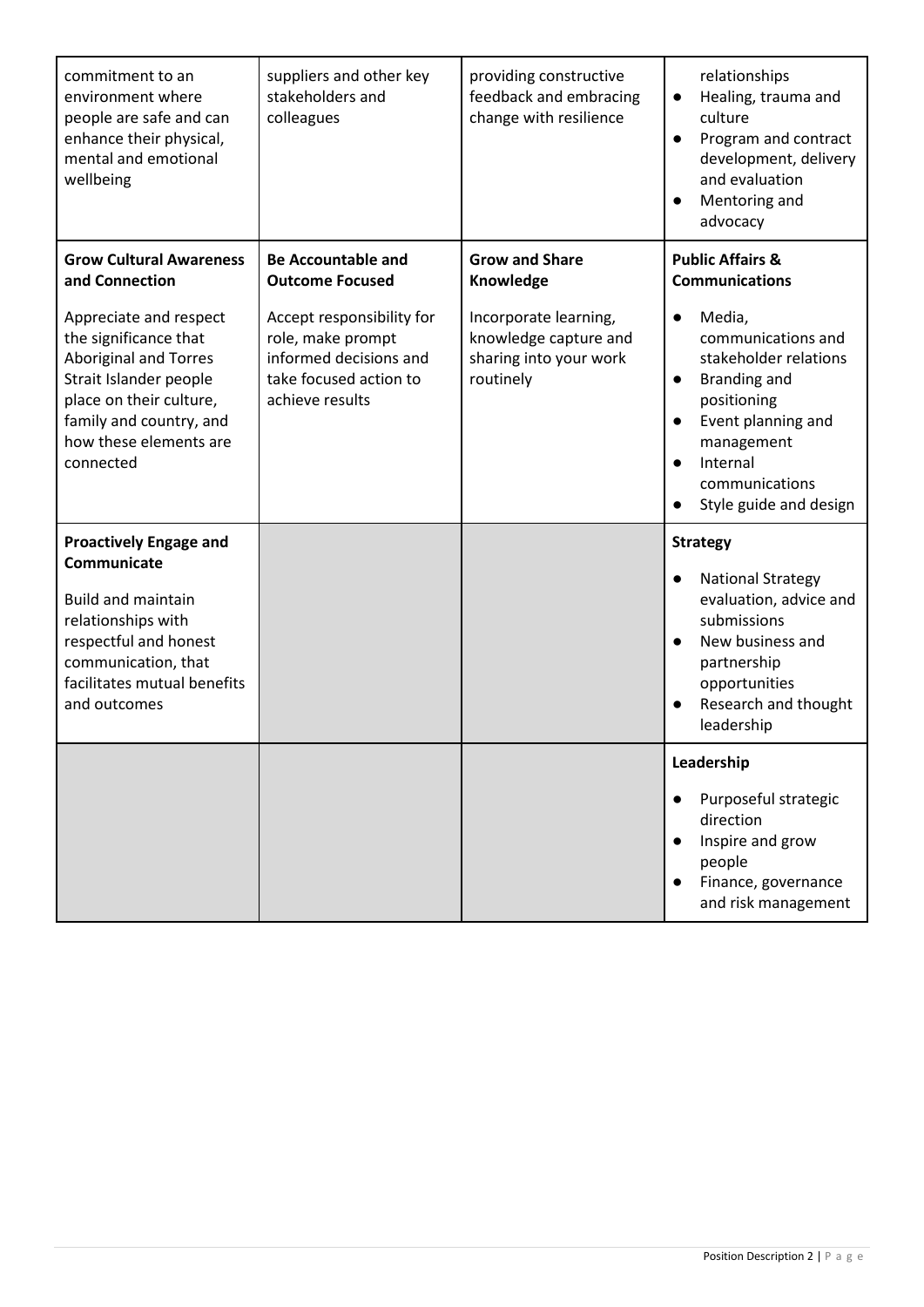## Reporting to the Senior Manager, WorkUP Qld

| PEOPLE AND RELATIONSHIPS                                                                                                                                                                                                                          |                                                                                                                                                                                                                                                                                                                                                                                                                |  |
|---------------------------------------------------------------------------------------------------------------------------------------------------------------------------------------------------------------------------------------------------|----------------------------------------------------------------------------------------------------------------------------------------------------------------------------------------------------------------------------------------------------------------------------------------------------------------------------------------------------------------------------------------------------------------|--|
| <b>Core Competencies</b>                                                                                                                                                                                                                          | <b>ADVANCED PRACTITIONER</b>                                                                                                                                                                                                                                                                                                                                                                                   |  |
| Live our Values and Guiding Principles<br>Demonstrate our values and guiding<br>principles in our daily behaviours, habits<br>and interactions with others                                                                                        | Serve as a role model in demonstrating values/principles<br>$\bullet$                                                                                                                                                                                                                                                                                                                                          |  |
| <b>Enhance Health and Wellbeing</b><br>Be socially and culturally responsible<br>with a genuine commitment to an<br>environment where people are safe and<br>can enhance their physical, mental and<br>emotional wellbeing                        | Actively identify and document problems and offer solutions to<br>$\bullet$<br>ensure a safe work environment<br>Support the development of initiatives designed to enhance the<br>$\bullet$<br>physical, mental and emotional wellbeing of self and others                                                                                                                                                    |  |
| <b>Grow Cultural Awareness and</b><br><b>Connection</b><br>Appreciate and respect the significance<br>that Aboriginal and Torres Strait<br>Islander people place on their culture,<br>family and country, and how these<br>elements are connected | Support the development of initiatives that increase the<br>$\bullet$<br>organisation's overall understanding of the significance that<br>Aboriginal and Torres Strait Islander people place on their culture,<br>family and country, and how these elements are connected<br>Develop education and learning material to support the<br>$\bullet$<br>development of our collective knowledge and understanding |  |
| <b>Proactively Engage and Communicate</b><br>Build and maintain relationships with<br>respectful and honest communication,<br>that facilitate mutual benefits and<br>outcomes.                                                                    | Serve as a role model in demonstrating how to build and maintain<br>$\bullet$<br>positive working relationships<br>Take a lead in identifying and achieving mutual benefits and<br>outcomes<br>Build wide and effective networks internally and externally<br>$\bullet$                                                                                                                                        |  |
| <b>RESULTS AND EXPERTISE</b>                                                                                                                                                                                                                      |                                                                                                                                                                                                                                                                                                                                                                                                                |  |
| <b>Core Competencies</b>                                                                                                                                                                                                                          | <b>ADVANCED PRACTITIONER</b>                                                                                                                                                                                                                                                                                                                                                                                   |  |
| <b>Understand Our Business</b><br>Be committed to the organisation's<br>mission, acknowledging our challenges<br>and continually looking to add value<br>and grow our strengths and<br>opportunities                                              | Serve as a role model in demonstrating an engagement with our<br>$\bullet$<br>mission<br>Actively look for and communicate opportunities to grow our<br>$\bullet$<br>capability and impact                                                                                                                                                                                                                     |  |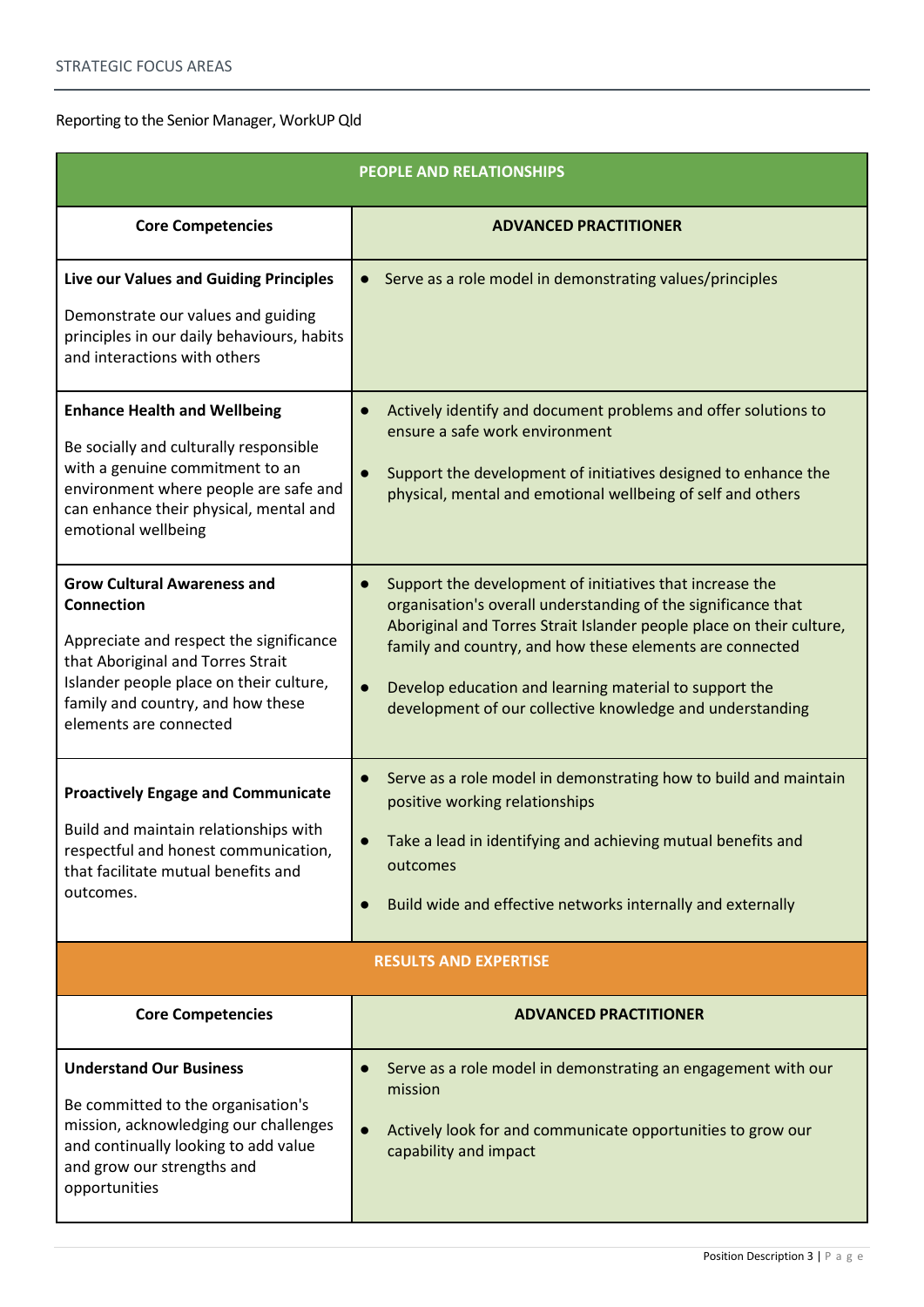|                                                                                                                                                                    | Proactively share who our key stakeholders are and support others<br>$\bullet$<br>to build knowledge of our purpose, needs and direction                                                                                                                                                                   |
|--------------------------------------------------------------------------------------------------------------------------------------------------------------------|------------------------------------------------------------------------------------------------------------------------------------------------------------------------------------------------------------------------------------------------------------------------------------------------------------|
| <b>Service Delivery</b><br>Understand and meet the needs and<br>expectations of our people,<br>communities, suppliers and other key<br>stakeholders and colleagues | Contribute to the development of service delivery outcomes within<br>$\bullet$<br>area of responsibility<br>Model service excellence<br>$\bullet$<br>Prioritise effectively and achieve defined expectations<br>Share good news stories                                                                    |
| <b>Be Accountable and Outcome Focused</b><br>Accept responsibility for role, make<br>prompt informed decisions and take<br>focused action to achieve results       | Be achievement focused<br>Actively contribute to the setting of clear and measurable team<br>goals<br>Use expertise and knowledge to assist in the development of day-<br>$\bullet$<br>to-day solutions<br>Refer unresolved problems on with recommendations to assist in<br>$\bullet$<br>swift resolution |

| <b>INNOVATION AND CONTINUOUS IMPROVEMENT</b>                                                                                                                                 |                                                                                                                                                                                                                                               |  |
|------------------------------------------------------------------------------------------------------------------------------------------------------------------------------|-----------------------------------------------------------------------------------------------------------------------------------------------------------------------------------------------------------------------------------------------|--|
| <b>Core Competencies</b>                                                                                                                                                     | <b>ADVANCED PRACTITIONER</b>                                                                                                                                                                                                                  |  |
| <b>Put Ideas into Action</b><br>With innovation at our core, be curious,<br>explore new concepts and prepare to<br>try new ideas, backing ourselves and<br>each other        | Consistently explore and encourage unique and new ideas<br>Test assumptions and facilitate brainstorming to identify new<br>ideas within area of expertise<br>Actively seek out and synthesise constructive feedback from key<br>stakeholders |  |
| <b>Achieve Change</b><br>Seek to understand reasons for change<br>and be open to new initiatives,<br>providing constructive feedback and<br>embracing change with resilience | Support others to adapt to changing situations<br>$\bullet$<br>Be flexible and adaptable in your approach to work<br>Provide proactive feedback<br>Role model resilience<br>$\bullet$                                                         |  |
| <b>Grow and Share Knowledge</b><br>Incorporate learning, knowledge<br>capture and sharing into your work<br>routinely                                                        | Continuously build knowledge, maintaining currency on<br>$\bullet$<br>professional, technical or procedural role requirements<br>Demonstrate reflective practice that positively impacts work<br>$\bullet$<br>outcomes                        |  |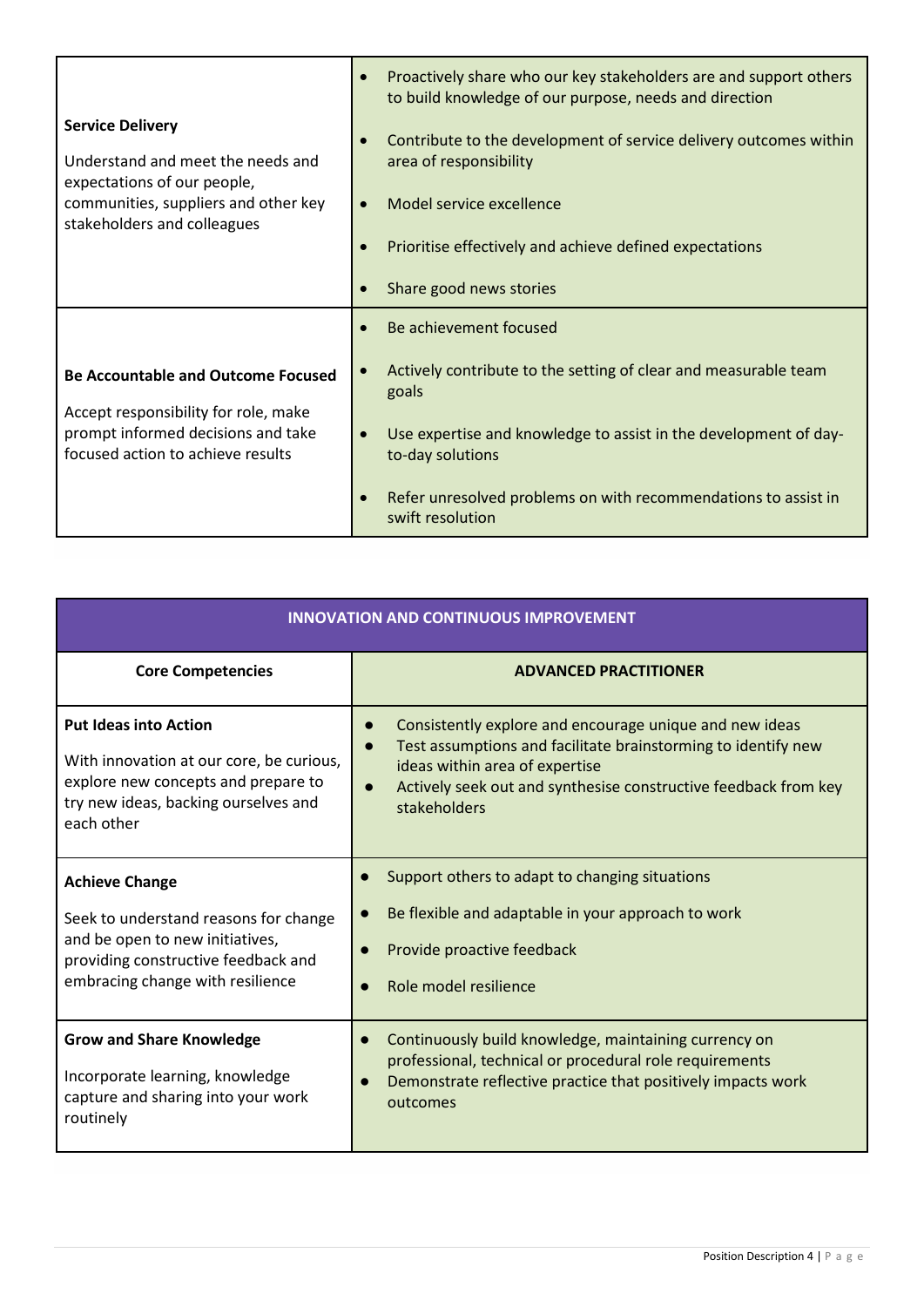## **WORKUP QUEENSLAND**

The Healing Foundation, in consortium partnership with Australia's National Research Organisation for Women's Safety (ANROWS), has been engaged by the Queensland Department of Child Safety, Youth and Women to deliver a 3-5 year program to build the capacity and capability of the specialist sexual violence, domestic and family violence and women's health and wellbeing workforce.

As the service lead, the Healing Foundation is responsible for overall project and contract management, governance support, financial and project reporting, as well as specific sub-project deliverables.

Key features of WorkUP Queensland include:

- •Strategic workforce planning
- •Translating evidence to action
- •Place-based action research
- •Aboriginal and Torres Strait Islander knowledge circles and cultural leadership
- •Cost-effective professional development solutions delivered through a supply chain
- •Establishing practice studios to test ideas and build relationships with mainstream and Aboriginal and Torres Strait Islander services.

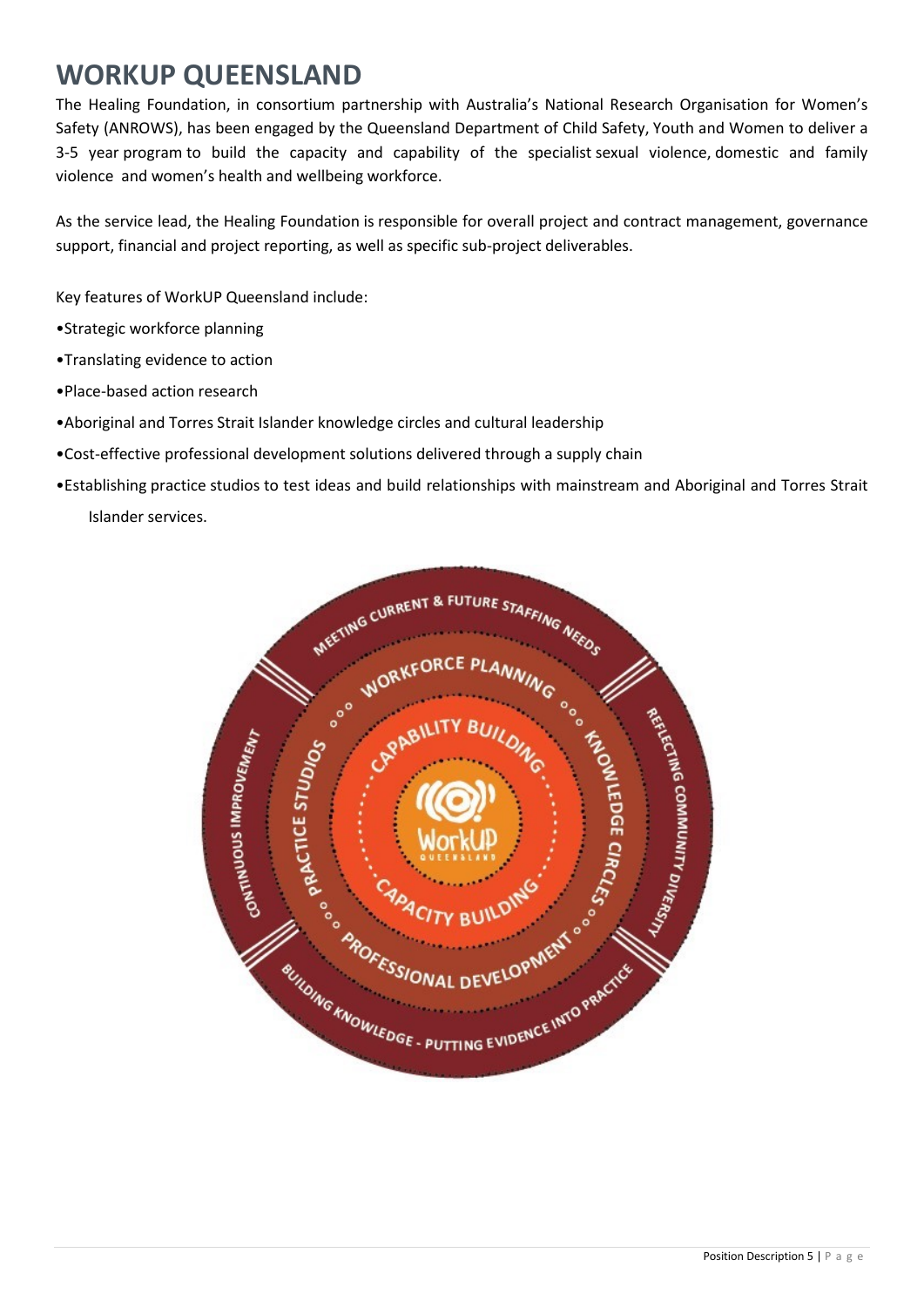|                                                | <b>JOB SPECIFIC CAPABILITIES</b>                                                                                                                                                                                                                                                                                                                                                                                                                                                                                                                                                                                                                                                                                                      |
|------------------------------------------------|---------------------------------------------------------------------------------------------------------------------------------------------------------------------------------------------------------------------------------------------------------------------------------------------------------------------------------------------------------------------------------------------------------------------------------------------------------------------------------------------------------------------------------------------------------------------------------------------------------------------------------------------------------------------------------------------------------------------------------------|
| <b>PROJECT OFFICER</b>                         | <b>ADVANCED PRACTITIONER</b>                                                                                                                                                                                                                                                                                                                                                                                                                                                                                                                                                                                                                                                                                                          |
| <b>ROLE AND</b><br><b>RESPONSIBILITIES</b>     | The Project Officer: Reporting and Events contributes to achieving the outcomes and<br>objectives of WorkUP Queensland by working collaboratively with the domestic and family<br>violence, sexual violence and women's health and wellbeing sector to provide<br>Queenslanders with a strategic, well-trained and strongly supported workforce that will<br>help in the fight to end violence.                                                                                                                                                                                                                                                                                                                                       |
|                                                | Prepares timely reporting on WorkUP Queensland engagement and delivery to<br>effectively communicate performance and impact for stakeholders, governance bodies<br>and contract managers;                                                                                                                                                                                                                                                                                                                                                                                                                                                                                                                                             |
|                                                | Collaborates with WorkUP Queensland team members to provide event management<br>for the delivery of a suite of state-wide capacity and capability-building strategies both<br>directly and through sub-contractors;                                                                                                                                                                                                                                                                                                                                                                                                                                                                                                                   |
|                                                | Supports the development of, and provides ongoing maintenance of databases and<br>event management systems to support reporting and delivery of WorkUP Queensland;                                                                                                                                                                                                                                                                                                                                                                                                                                                                                                                                                                    |
|                                                | Collaborates with other Healing Foundation staff and contractors to ensure effective<br>delivery and integration of knowledge;                                                                                                                                                                                                                                                                                                                                                                                                                                                                                                                                                                                                        |
|                                                | Establishes and maintains strong, effective and culturally appropriate relationships<br>with project stakeholders;                                                                                                                                                                                                                                                                                                                                                                                                                                                                                                                                                                                                                    |
|                                                | Complies with Healing Foundation policies on trauma and healing and ensures open<br>communication on trauma and healing issues with staff;                                                                                                                                                                                                                                                                                                                                                                                                                                                                                                                                                                                            |
|                                                | Identifies and raises project resource issues with Healing Foundation management in<br>a constructive and solutions-focused manner;                                                                                                                                                                                                                                                                                                                                                                                                                                                                                                                                                                                                   |
|                                                | Supports the implementation of team goals, works collaboratively and builds effective<br>relationships with other members of the team and seeks ongoing support from their<br>supervisors and other team members.                                                                                                                                                                                                                                                                                                                                                                                                                                                                                                                     |
| <b>QUALIFICATIONS</b><br><b>AND EXPERIENCE</b> | project development skills utilising and ability to<br>problem<br>Demonstrated<br>solve<br>effectively and creatively.<br>Demonstrated event management skills within a sector development context.<br>$\bullet$<br>Demonstrated high level written communication and presentation skills and ability to<br>communicate effectively including cross culturally.<br>Demonstrated understanding of sexual, domestic and family violence, trauma and<br>healing.<br>Ability to build and create strong relationships with Aboriginal and Torres Strait<br>Islander community members, stakeholders, training providers and organisations.<br>The ability to work independently, manage workloads, take initiative and meet<br>deadlines. |
| <b>MANDATORY</b><br><b>REQUIREMENTS</b>        | Ability to travel approximately one week per month and support the Healing<br>$\bullet$<br>Foundation's activities across a variety of regional and remote contexts.<br>The Project Officer will need to undertake and satisfactorily complete a Police Check<br>$\bullet$<br>and Working with Children Check.                                                                                                                                                                                                                                                                                                                                                                                                                        |